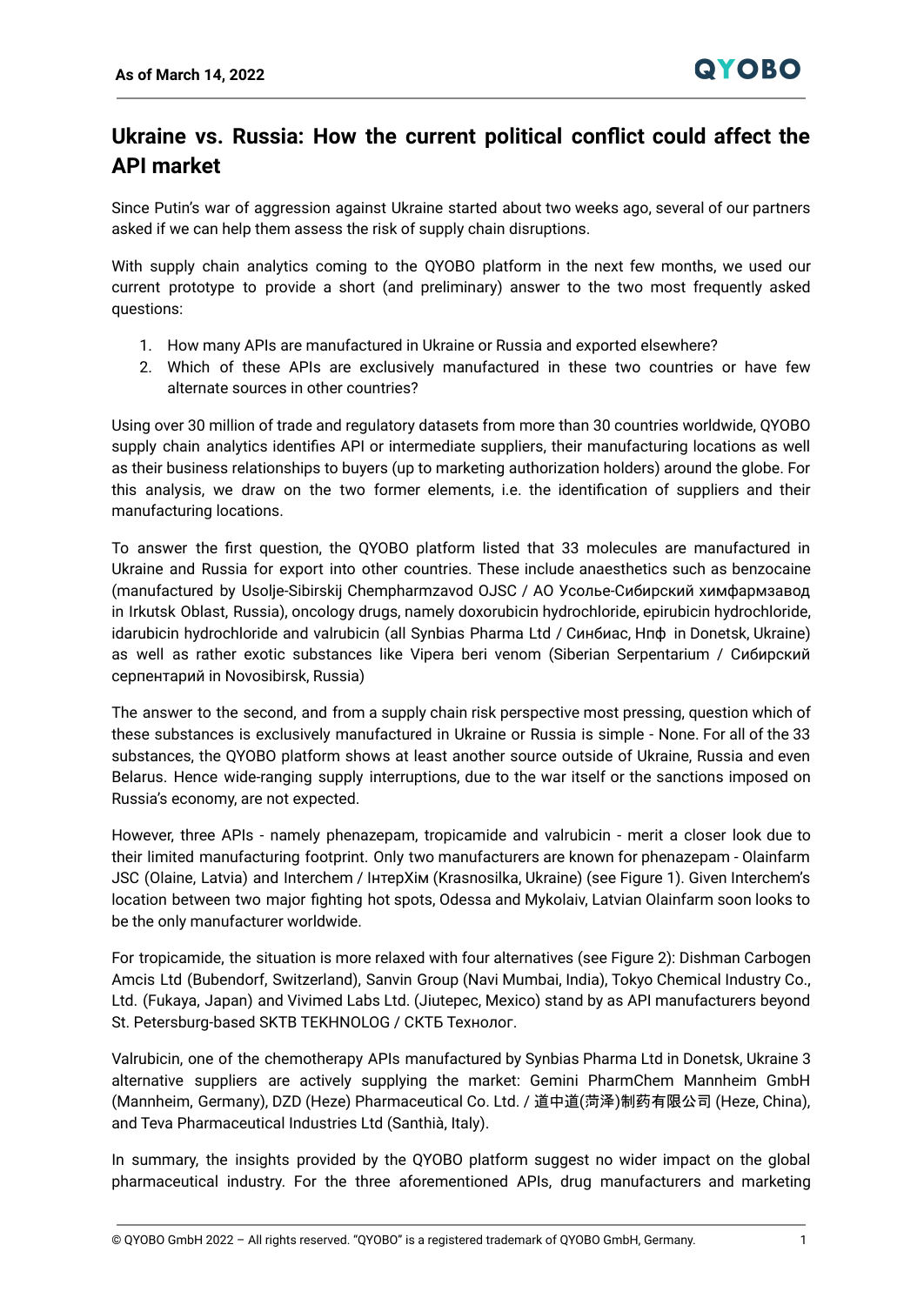authorization holders should take action to ensure their supply remains uninterrupted. For further information, feel free to contact QYOBO anytime via [service@qyobo.com.](mailto:service@qyobo.com)



Figure 1: Screenshot of the QYOBO platform showing manufacturing locations of phenazepam around the world

| Tropicamide manufacturers worldwide                                                                     |                                                                                                                                                                                                                                                                                                                                                                                                                                                                                                                                                                                                                                                 |          |
|---------------------------------------------------------------------------------------------------------|-------------------------------------------------------------------------------------------------------------------------------------------------------------------------------------------------------------------------------------------------------------------------------------------------------------------------------------------------------------------------------------------------------------------------------------------------------------------------------------------------------------------------------------------------------------------------------------------------------------------------------------------------|----------|
| QYOBO                                                                                                   | Such<br>$\alpha$                                                                                                                                                                                                                                                                                                                                                                                                                                                                                                                                                                                                                                | ≗        |
| PRODUCT<br>Tropicamide CAS: 1508-75-4                                                                   |                                                                                                                                                                                                                                                                                                                                                                                                                                                                                                                                                                                                                                                 |          |
| OVERVIEW<br>NEWS <sup>O</sup>                                                                           | GEO ANALYSIS<br>MARKET DYNAMICS<br>SUPPLIERS<br><b>BUYERS</b><br>SYNTHESIS<br>SUPPLY CHAIN<br><b>LOCATIONS</b>                                                                                                                                                                                                                                                                                                                                                                                                                                                                                                                                  |          |
| Map ©                                                                                                   |                                                                                                                                                                                                                                                                                                                                                                                                                                                                                                                                                                                                                                                 |          |
| $\mathcal{L}_{\ell}$<br><b>Hudson Bay</b>                                                               | Labrador Sea<br>Site name<br>Denmark<br>United<br>Kingdom<br>SKTB TEKHNOLOG (SANKT-PETERBURG)<br><b>Belarus</b><br>Ireland<br>Poland<br>Country<br>Germany<br>Ukrain<br>Russian Federation<br>Austria<br>Mongolia<br>France<br>Romania.<br>Italy<br>Kyrgyzstan<br>Spain                                                                                                                                                                                                                                                                                                                                                                         |          |
| ited States<br>Gulf of<br>Meying<br>Mexico<br>Cuba<br>Guatemala<br>Caribbean Sea<br>Nicaragua<br>Google | Greece<br>Turkey<br>Turkmenistan<br>Portugal<br>North<br>"China<br>South Korea<br>Syria<br>Atlantic<br>Tunisia<br>Afghanistan<br>Iraq<br>Ocean<br>Iran<br>Morocco<br>Ast China Sea<br>Pakistan<br>Algeria<br>Nepa<br>Libya<br>Egypt<br>Western<br>Sahara<br>Saudi Arabia<br>India<br>Myanmar<br>(Burma)<br>Oman<br><b>Puerto Rico</b><br>Philippine Sea<br>Mauritania<br>Mali<br>Niger<br>Thailand<br>Sudan<br><b>South</b><br>Yemen<br>Chad<br><b>Bay of Bengal</b><br>Burkina.<br><b>Philippines</b><br>Vietnam<br>Arabian Sea<br>Faso<br>Guinea<br>Terms of Use<br>Map data @2022 Google, INEGI 1000 km<br>Nigeri<br><i><u>Monseyota</u></i> | a.       |
| Source: QYOBO platform                                                                                  |                                                                                                                                                                                                                                                                                                                                                                                                                                                                                                                                                                                                                                                 | Figure 2 |

Figure 2: Screenshot of the QYOBO platform showing manufacturing locations of tropicamide around the world